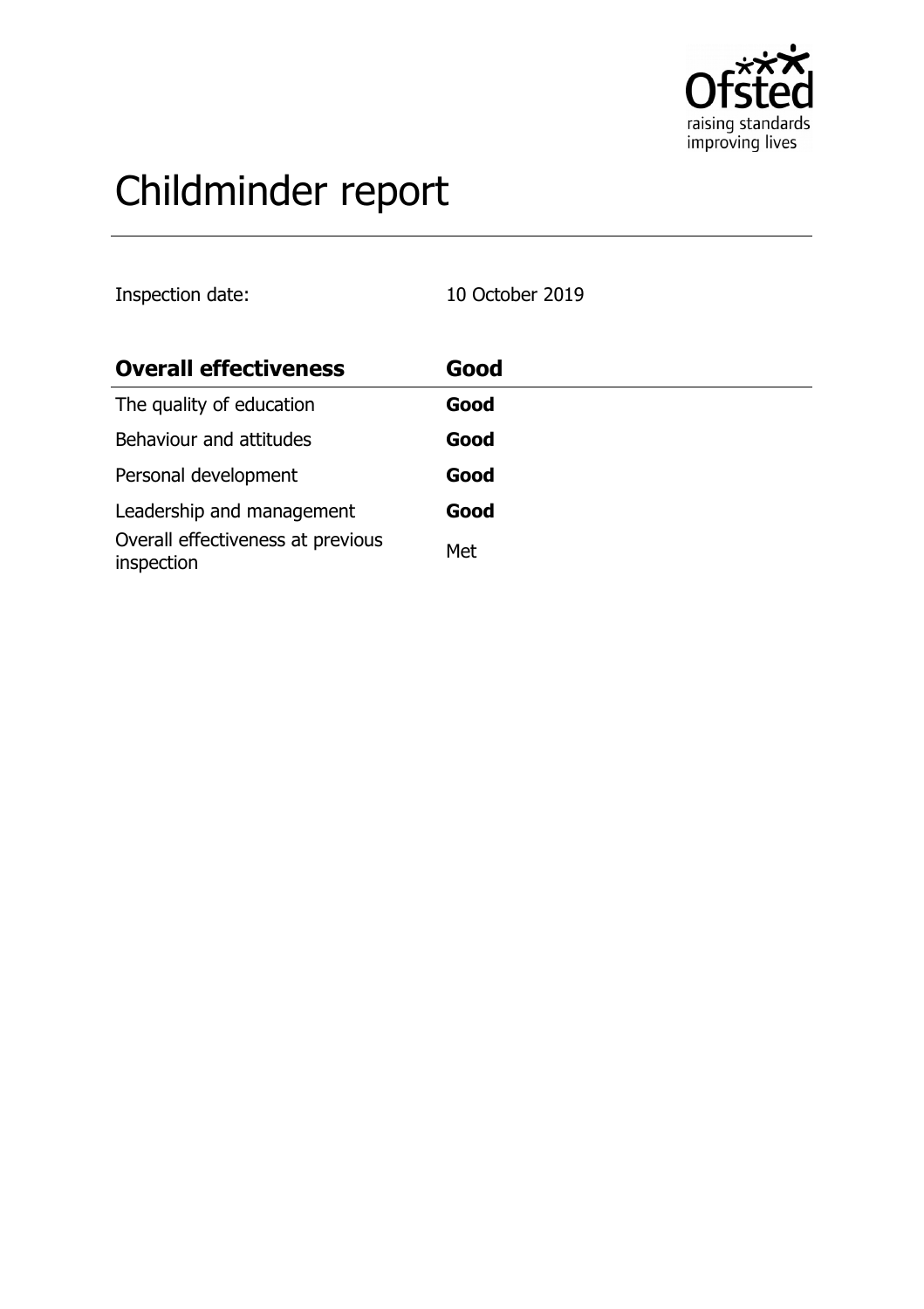

# **What is it like to attend this early years setting?**

## **The provision is good**

Children have formed strong bonds with the childminder. They thoroughly enjoy the time they spend with her. They are happy and energetic. Children feel safe and secure in the knowledge that the childminder is very engaged in what they are doing. This helps them to feel supported and builds their emotional well-being. Children are free to explore, and use the resources provided imaginatively. They rearrange the outside furniture and are highly engrossed as they set up an imaginary kitchen. The childminder provides children with water and very soon they create a large tea party. Children carefully fill a teapot with water and then pour it into cups. They balance the cups on saucers and concentrate very hard on not spilling the water. The childminder offers them warm encouragement and praise and they are engrossed in their game for a long period of time.

Children learn about colours through a stimulating craft activity. They develop their small-muscle skills as they manipulate play dough and roll and cut it. The childminder introduces them to interesting new colours, such as caramel and turquoise. She promotes their language skills throughout the activity and children are rapidly developing their language and speaking skills.

## **What does the early years setting do well and what does it need to do better?**

- $\blacksquare$  The skilled childminder is committed to continuously developing her knowledge. She attends training and completes online courses that are directly related to the needs of the children that she cares for. This helps her to gain further expertise. The childminder is proactive in incorporating new skills and ideas into her practice to improve her teaching skills further. She seeks regular feedback from parents and children to ensure that she is providing an inclusive practice.
- $\blacksquare$  The childminder knows the children well. Through thoughtful consideration, she provides activities and resources that challenge and interest them. Children are highly motivated to play. They know what they want to do and communicate well to make their own choices and decisions. The childminder offers children cuddles and introduces humour throughout the day. For example, children beam with delight and giggle as she cuddles and tickles them.
- $\blacksquare$  The childminder has excellent relationships with parents and communicates very well with them. They are delighted with the service that she provides and the good progress that their children are making. They appreciate the very healthy meals and snacks that the childminder provides. The childminder ensures that settling-in procedures are sensitive to individual children's needs. Children settle quickly and enjoy making new friends. The childminder has established strong partnerships with other settings that children attend.
- The childminder tracks children's development meticulously. Through observations she is able to swiftly identify any gaps in their learning. Through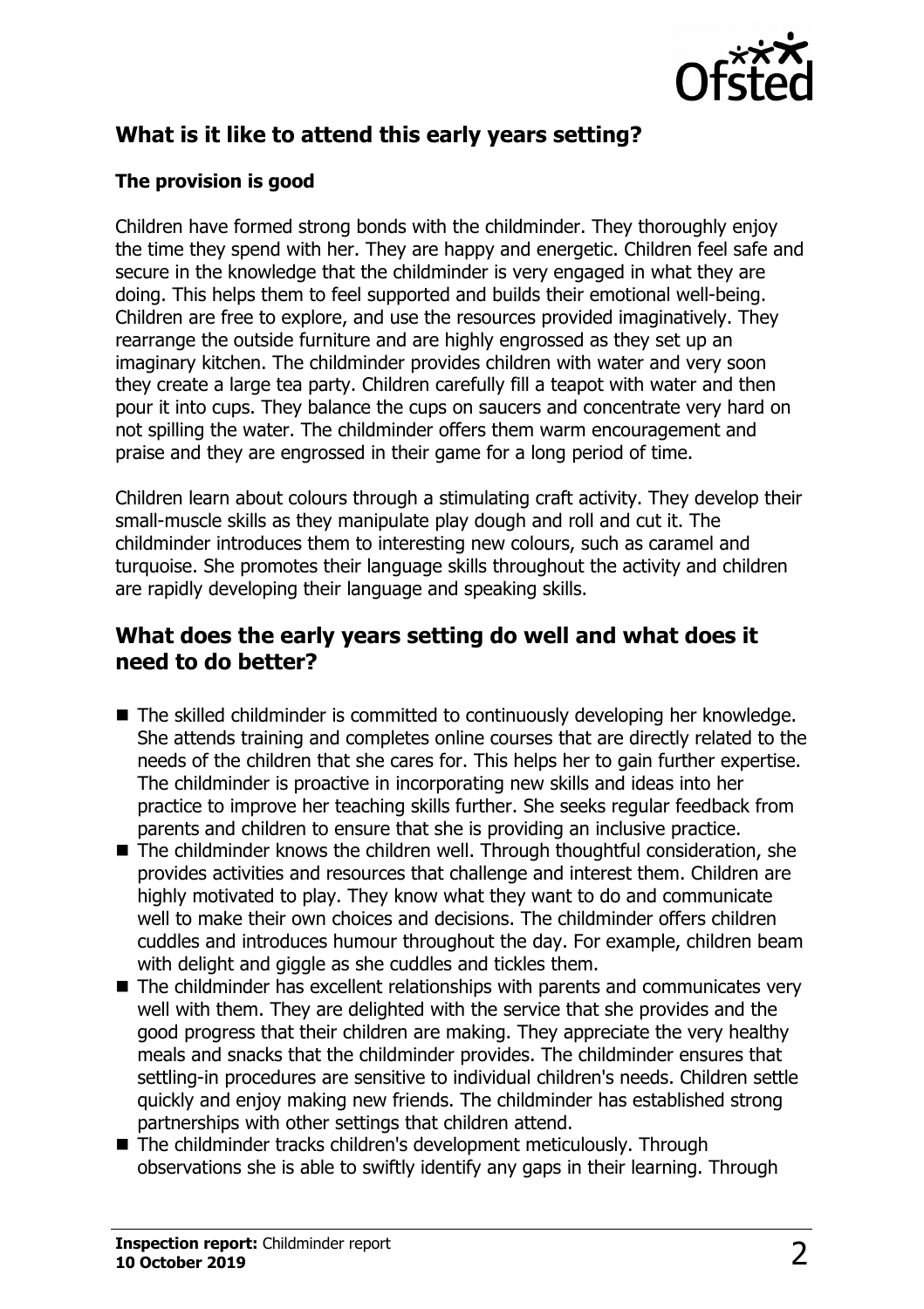

consultations with parents she quickly implements strategies to address these. This helps to support children's progress and they are thriving. However, occasionally, the childminder steps in too quickly to help younger children, for example, by drying their hands for them after they wash them. This does not give them the chance to do things on their own to develop their independence skills to the highest levels.

- $\blacksquare$  The childminder helps children to understand their emotions and feelings. For example, they explore what expressions a teddy bear has in wooden puzzles. Children enjoy matching and sorting the shapes in the puzzle. The childminder extends their knowledge of colours through this activity. However, she does not make the most of all opportunities to incorporate other early mathematical concepts into children's learning.
- $\blacksquare$  The childminder provides children with many interesting ways to learn about the world around them. Children go on lots of outings to forests, farms and places of interest in the nearby area. They also go to weekly playgroups, the park and meet up with local childminders. Children relish the wide range of opportunities to enhance their physical skills. They are exceptionally confident and calm. They develop a strong sense of their identity under the kind and caring attention of the childminder.

## **Safeguarding**

The arrangements for safeguarding are effective.

The childminder has an in-depth knowledge of the signs and symptoms that may indicate that a child is at risk of harm and the procedures to follow to report any concerns. She attends training courses to keep her knowledge up to date and researches new legislation online. The childminder identifies potential risks in the environment and addresses these promptly. She helps children to develop a good awareness of how to play safely and manage risk.

## **What does the setting need to do to improve?**

#### **To further improve the quality of the early years provision, the provider should:**

- $\blacksquare$  plan further opportunities to extend children's early mathematical knowledge to promote their understanding of numbers
- $\blacksquare$  explore ways to provide children with more chances to do things for themselves to develop their independence skills to the highest levels.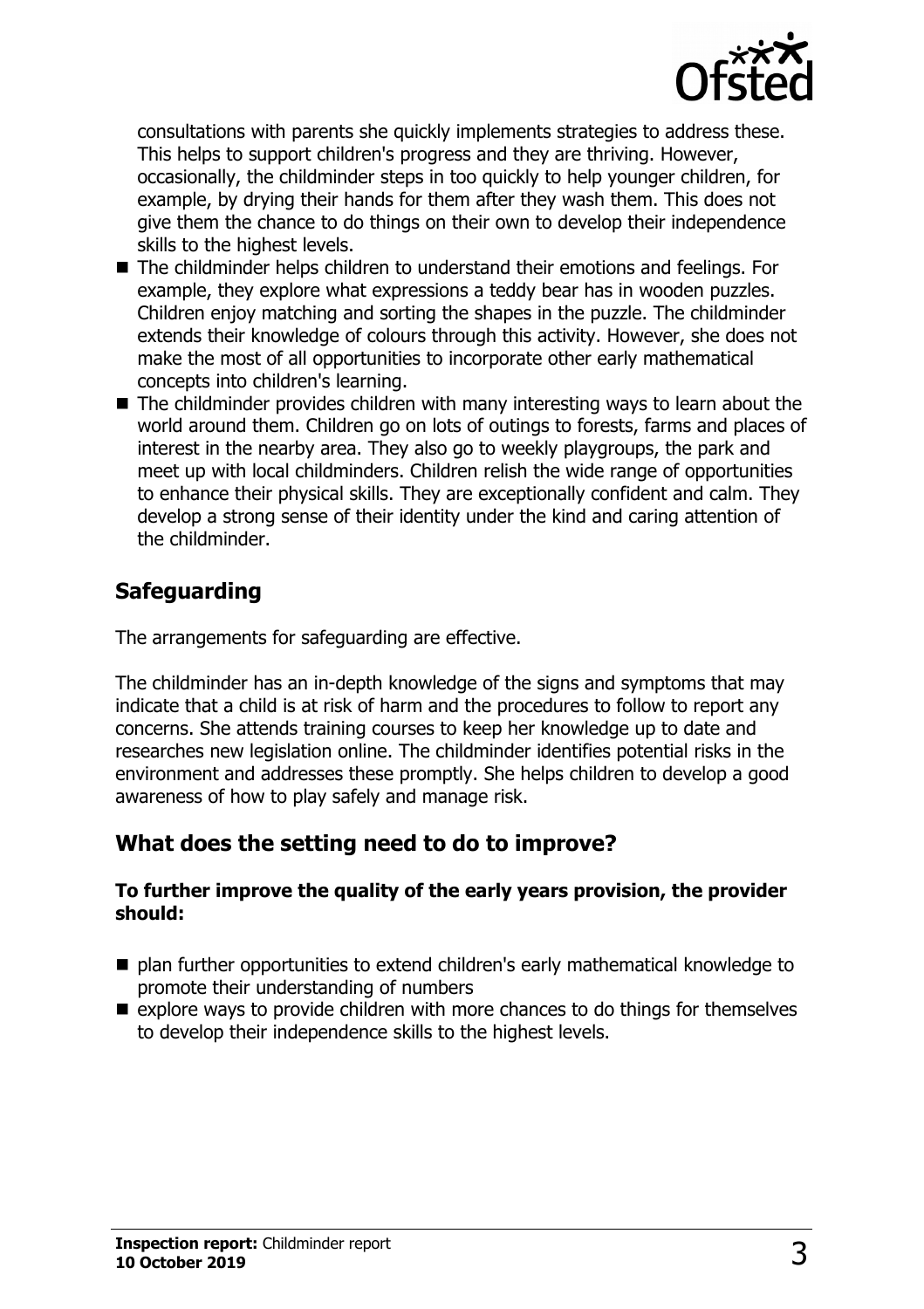

| <b>Setting details</b>        |                                                                                      |
|-------------------------------|--------------------------------------------------------------------------------------|
| Unique reference number       | EY434948                                                                             |
| Local authority               | <b>Essex</b>                                                                         |
| <b>Inspection number</b>      | 10124917                                                                             |
| <b>Type of provision</b>      | Childminder                                                                          |
| <b>Registers</b>              | Early Years Register, Compulsory Childcare<br>Register, Voluntary Childcare Register |
| Day care type                 | Childminder                                                                          |
| Age range of children         | $1$ to 6                                                                             |
| <b>Total number of places</b> | 6                                                                                    |
| Number of children on roll    | 6                                                                                    |
| Date of previous inspection   | 22 April 2016                                                                        |

## **Information about this early years setting**

The childminder registered in 2011 and lives in Wickford, Essex. She operates all year round from 7am to 6pm, Monday to Friday, except for bank holidays and family holidays. The childminder provides funded early education for two-, threeand four-year-old children.

## **Information about this inspection**

#### **Inspector**

Angela Doherty

### **Inspection activities**

- $\blacksquare$  The inspector viewed all areas of the childminder's home that children use.
- $\blacksquare$  The inspector observed the childminder interacting with children indoors and in the garden.
- $\blacksquare$  The inspector spoke to children and the childminder at convenient times.
- The inspector looked at written references from parents and took account of their views.
- $\blacksquare$  The inspector and the childminder discussed children's learning and progress, and evaluated a learning activity together.

We carried out this inspection under sections 49 and 50 of the Childcare Act 2006 on the quality and standards of provision that is registered on the Early Years Register. The registered person must ensure that this provision complies with the statutory framework for children's learning, development and care, known as the early years foundation stage.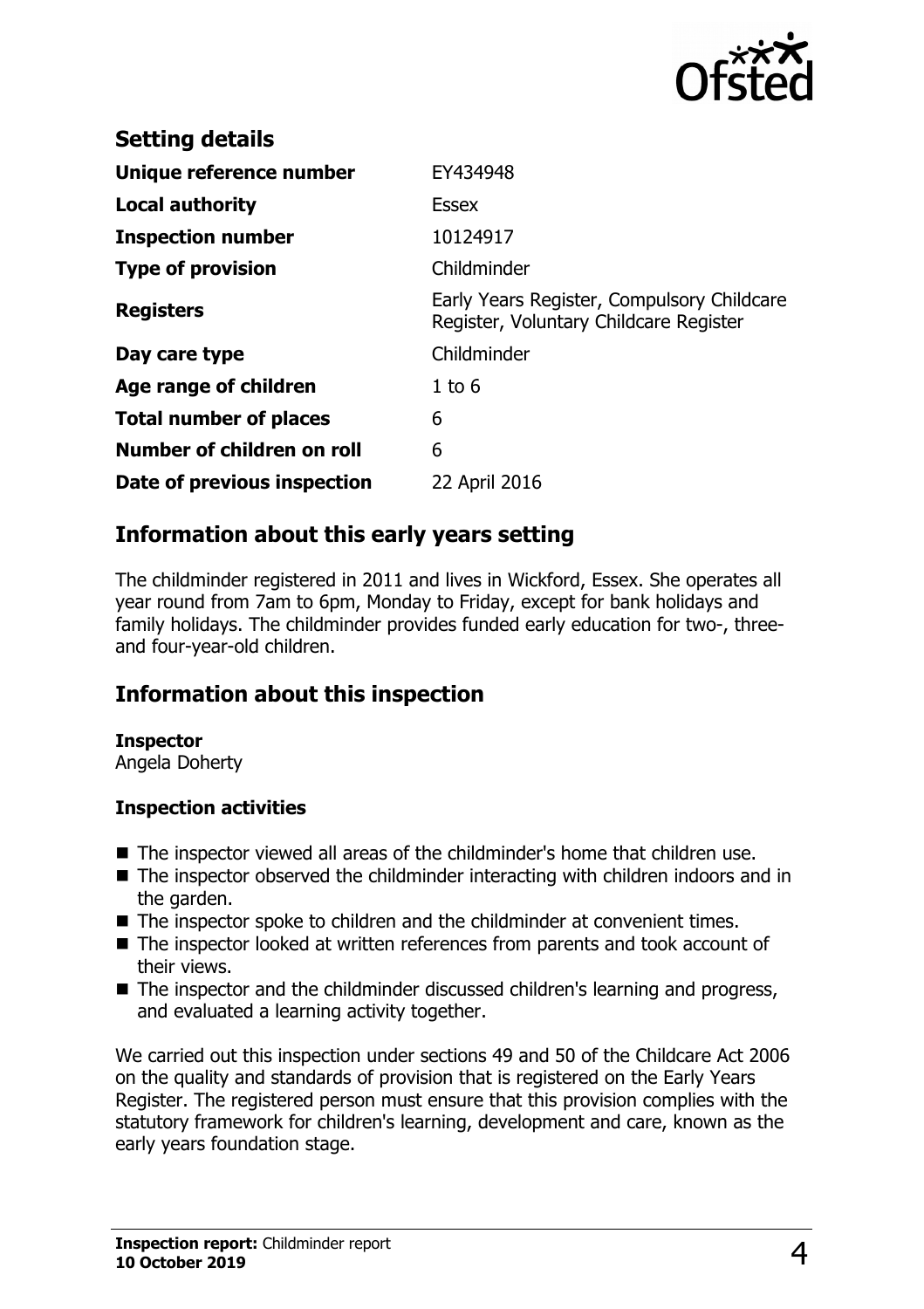

If you are not happy with the inspection or the report, you can [complain to Ofsted.](http://www.gov.uk/complain-ofsted-report)